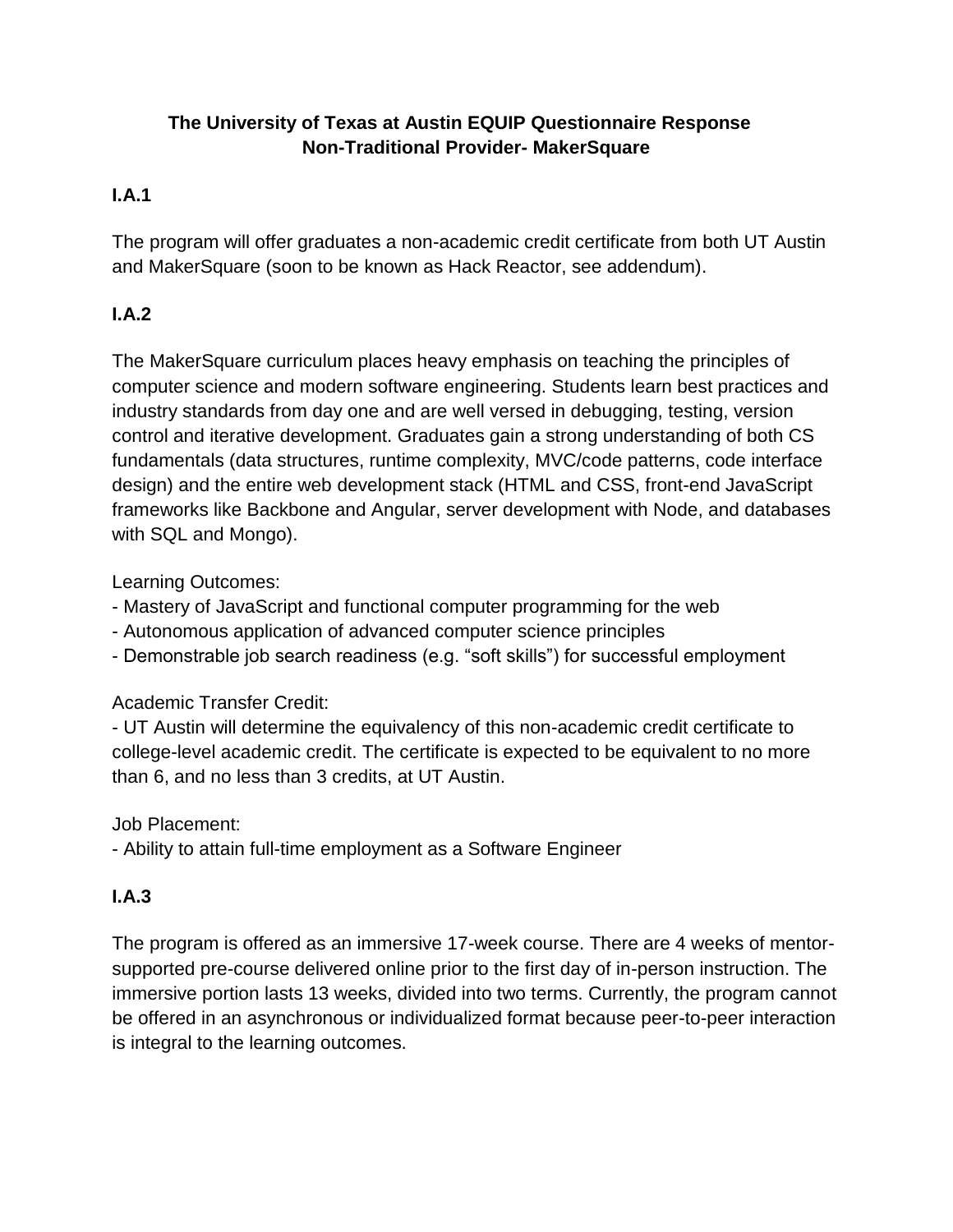For the immersive portion, students meet Monday through Friday (9:00 a.m. until 8:00 p.m.) and Saturday from 9:00 a.m.- 5:30 p.m., totaling 792 hours of class time. Most of these clock hours are analogous to "lab hours," where students are coding in pairs with mentor support. Additionally, there is lecture content.

Satisfactory academic progress is dependent on students fulfilling all requirements of the immersive course. In order to complete the course, students must sufficiently complete all the basic requirements of each sprint, submit daily algorithm challenges, build multiple complete web applications in teams, and pass a "summary assessment" testing for the comprehensive, integrated application of all concepts covered in the course. Students are required to attempt and complete all hours of the program to successfully pass and receive certification. Hours will not exceed 150% of the program's stated length.

The instructional method and approach is face-to-face. Lab time (pair programming) makes up about 70% of the clock hours. During this time, students will split up into pairs and code together using MakerSquare's coding methodology which involves both completing coding challenges and creating applications using the same tools and systems utilized by industry-leading technology companies. Throughout this time they will have access to teaching assistants who will help them in the event that they get stuck on a problem. This renders the curriculum highly experiential; however, outside internships are not part of the program. After successfully completing the program, jobseeking students will be offered individualized coaching and support in managing and optimizing their job search -- from resume/narrative review to negotiation support.

Face-to-face instruction sets the foundation for the concepts students will need in order to code and solve challenges and create software applications. The coding labs provide opportunities for students to practice acquired concepts, learn new skills, build applications that can be used immediately, and better understand the daily work of a software engineer. Students are also paired during these lab sessions to facilitate the sharing of knowledge between students and teach individuals how to communicate engineering concepts. This, along with the exercises and instruction, helps students when they apply for jobs and must explain technical concepts to employers.

### **I.A.4**

After applying the Standard Student Outcomes Methodology to the outcomes data from MakerSquare Austin, Reactor Core finalized in an audited report that the campus has a 91.8% job placement rate for 2015 with average graduate salaries at \$65,000. (source: [https://www.makersquare.com/outcomes/austin\)](https://www.makersquare.com/outcomes/austin)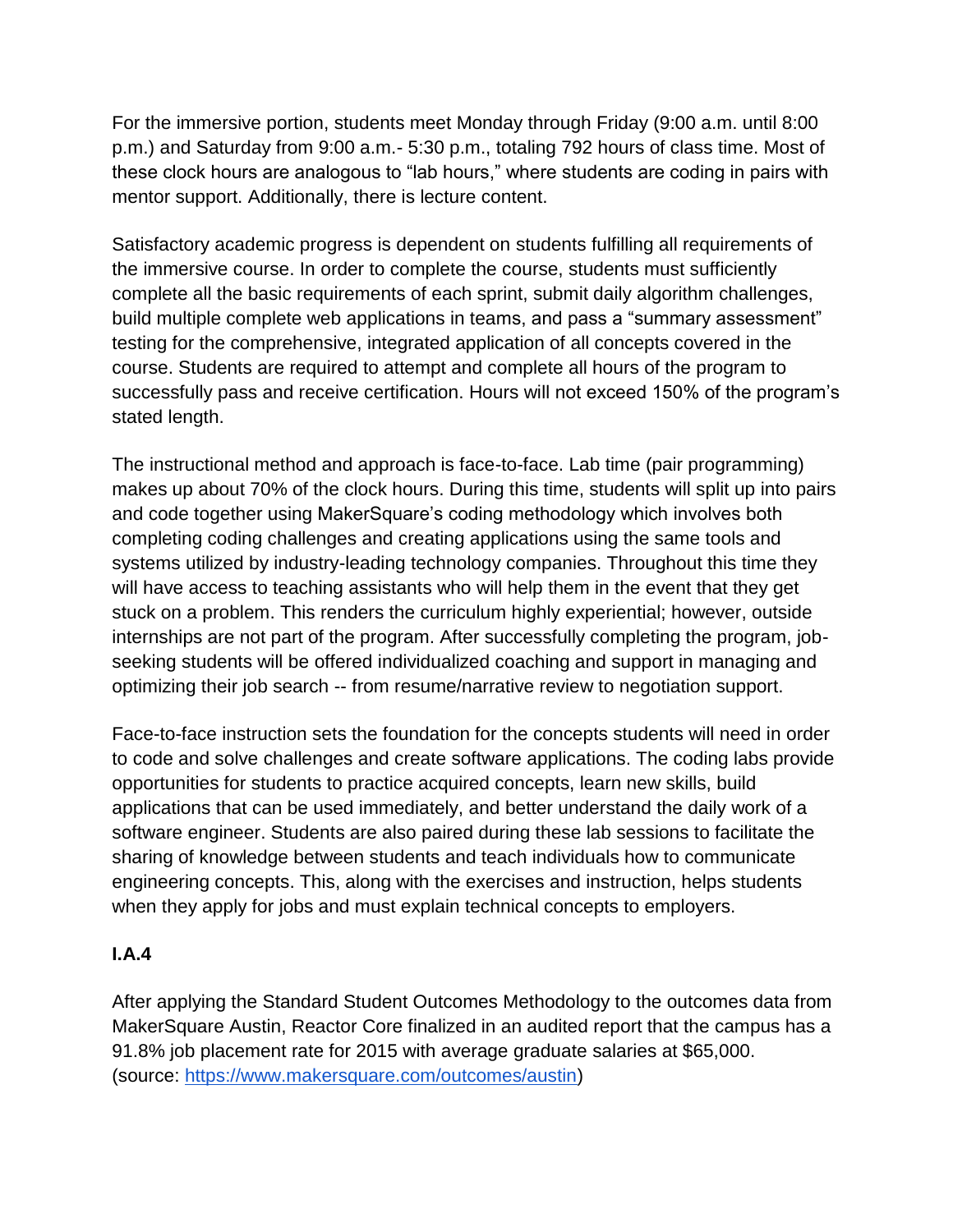The typical job title earned by MakerSquare graduates is "Software Engineer" and students very rarely take junior or internship roles. Due to the immersive nature and unique pedagogy of MakerSquare programs, the program has a much lower (varies depending on institution and enrollment factors) cost than completing a four-year Computer Science degree.

## **I.A.5**

According to the Bureau of Labor Statistics, the projected percent increase in employment of software developers from 2014 to 2024 is 17%. This is more than double the average of other professions. In January 2015, Mashable listed the 15 most critical skillsets for developers, with JavaScript ranking second. The Reactor Core system of schools (including MakerSquare Austin and Hack Reactor, among others) graduates more software engineers every year than Stanford University, University of California, Berkeley and CalTech combined, using only a private-pay model. Employers (Microsoft, Intuit, Booz Allen Hamilton, SolarCity, and JP Morgan Chase to name just a few) rely on Reactor Core schools to fill their engineering teams.

## **I.A.6**

After taking into careful consideration the purpose of the program, administrative costs incurred by UT Austin, and the cost of the program at MakerSquare Austin, we were able to lower the cost for students participating in EQUIP. Reactor Core has elected to offer the tuition at \$13,860 for the EQUIP pilot. This will allow more students on financial aid to avoid taking additional, burdensome loans.

### **I.A.7**

MakerSquare is a for-profit entity.

### **I.A.8**

The existing program is provided by the non-traditional provider, MakerSquare. Existing MakerSquare Austin classes that are not Title-IV eligible will continue to be offered on their regular schedule while this alternative version is offered through the experiment.

MakerSquare currently costs \$16,920 for the immersive course. The price is likely to increase before the end of 2016 as a result of hiring more staff to increase student support and curricular infrastructure. 160 students were enrolled in the immersive program at MakerSquare Austin in the most recent year (April 2015 - April 2016).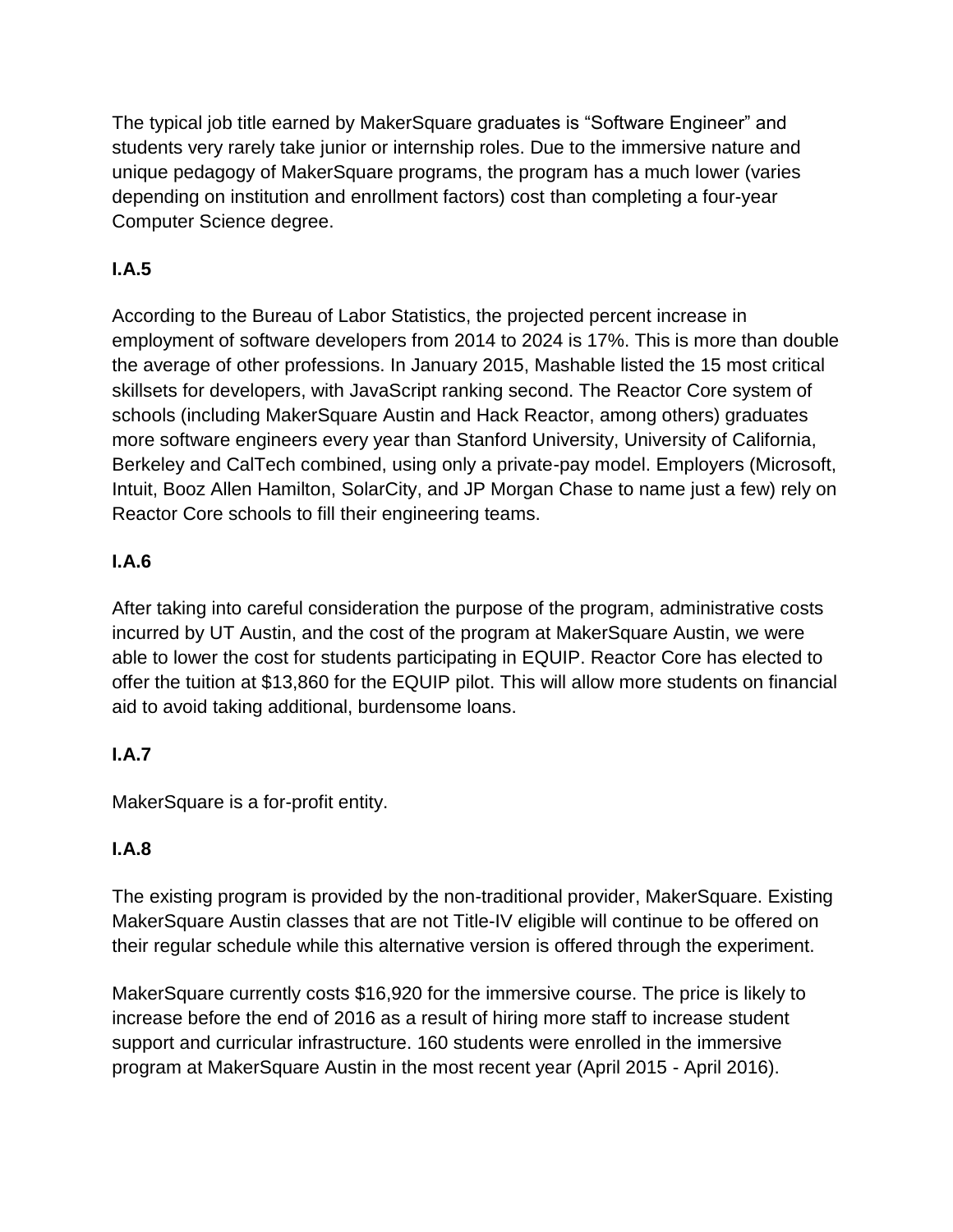Based on the most recent year (April 2015 - April 2016), 21.8% of MakerSquare Austin students received a loan to cover all or some of the tuition for the existing program. Overall, 53.7% of students applied for some type of financing.

Profit information for the program is not publicly available. MakerSquare is willing to share profit information with the Department of Education, provided that the data will not be made public as a result of the disclosure.

## **I.B.1**

120 students are estimated to be in the program in the first year, but the program could be expanded if successful.

## **I.B.2**

MakerSquare schools do not currently collect income, prior academic experience, or student demographic information in a comprehensive manner. Student demographics for this program will likely be reflective of UT Austin's typical student profile. UT Austin Office of Admissions Research's latest available data for Fall/Summer 2015 is:

● Women: 54.4% | Men: 43.6%

● White: 41% | Asian: 23% | Hispanic: 22% | Black: 5% | Foreign: 5% | Multiracial: 3% American Indian: Less than 1% | Native Hawaiian/Pacific Islander: Less than 1%

The most recent number of Pell Grant recipients among UT Austin undergraduates was 26.8%. (Source: https://pell-grant-graduation-rates.silk.co/page/TX-The-University-of-Texas-at-Austin)

### **I.B.3**

34% of the class is estimated to be eligible for title IV aid, generalizing based on the data from 2009-2010 from our Office of Student Financial Services. 2% of the class is estimated to receive Veterans educational benefits, and less than 1% will receive both.

### **I.C**

Students may be eligible to receive Pell Grant funds as well as undergraduate Direct Subsidized Loans and Unsubsidized Loans. UT Austin is currently reviewing its capacity to offer Campus- Based Aid programs to Title IV eligible students.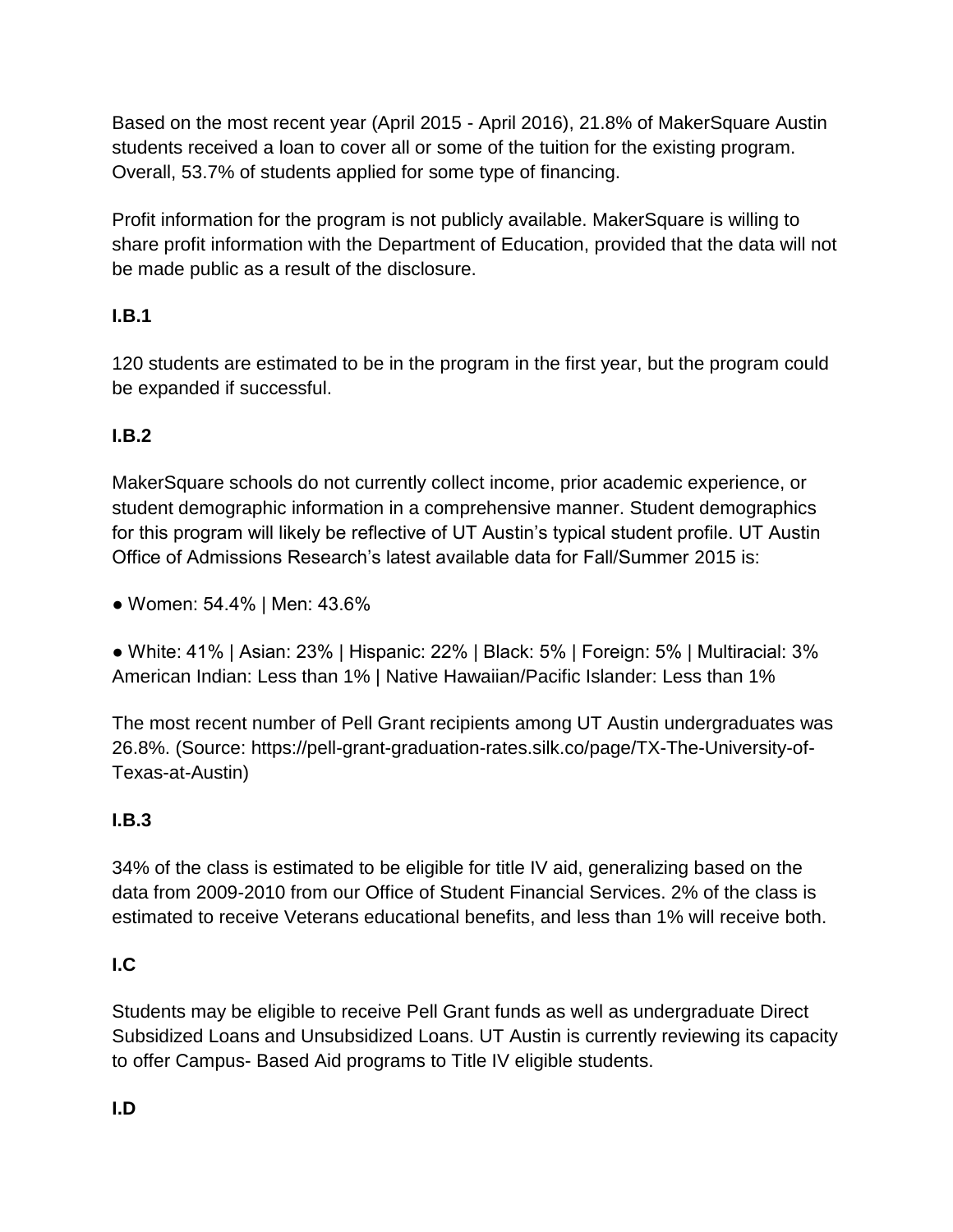Graduates of the EQUIP program will be eligible for alumni benefits, which gives them access to a professional network and the Reactor Core hiring partner network.

Job-seeking students should expect to find full-time employment within six months of graduating. 1:1 job search support will be offered by MakerSquare. The 2015 job placement rate at MakerSquare Austin was 91.8%. The Reactor Core system of schools monitors and documents student outcomes with more rigor than any other outcomes reporting methodology in the industry.

After applying the Standard Student Outcomes Methodology to the outcomes data from MakerSquare Austin, Reactor Core finalized in an audited report that the campus has a 91.8% job placement rate for 2015 with average graduate salaries at \$65,000.

## **I.E**

MakerSquare will develop content, market the program, advise students, provide instruction, provide support services including post-graduation job search support, develop and administer assessments for students, and collect and validate information on student outcomes. The collection and validation of student outcomes will also be done independently by the QAE. UT Austin (CLEE and Texas Extended Campus) will offer some marketing support and scoped advising around transfer credits.

#### **I.F**

Payment to the non-traditional provider will be provided based on the number of enrolled students. UT Austin will also recover costs related to marketing and administering the program.

#### **I.G**

Reactor Core schools have historically never collected demographic/income data, and so specific longitudinal data is not yet available. Efforts to disambiguate outcomes for low-income learners are underway, but will not be ready prior to EQUIP selection. A researcher at Stanford University is currently studying the before and after income effects of attending Hack Reactor, another Reactor Core school running the same program, with the goal of investigating a causal relationship between graduation and increased earning; prior income is a data point in this study.

MakerSquare began running the Hack Reactor curriculum in February of 2015, and we hope to have longitudinal data on alumni earnings by Q2 of 2017.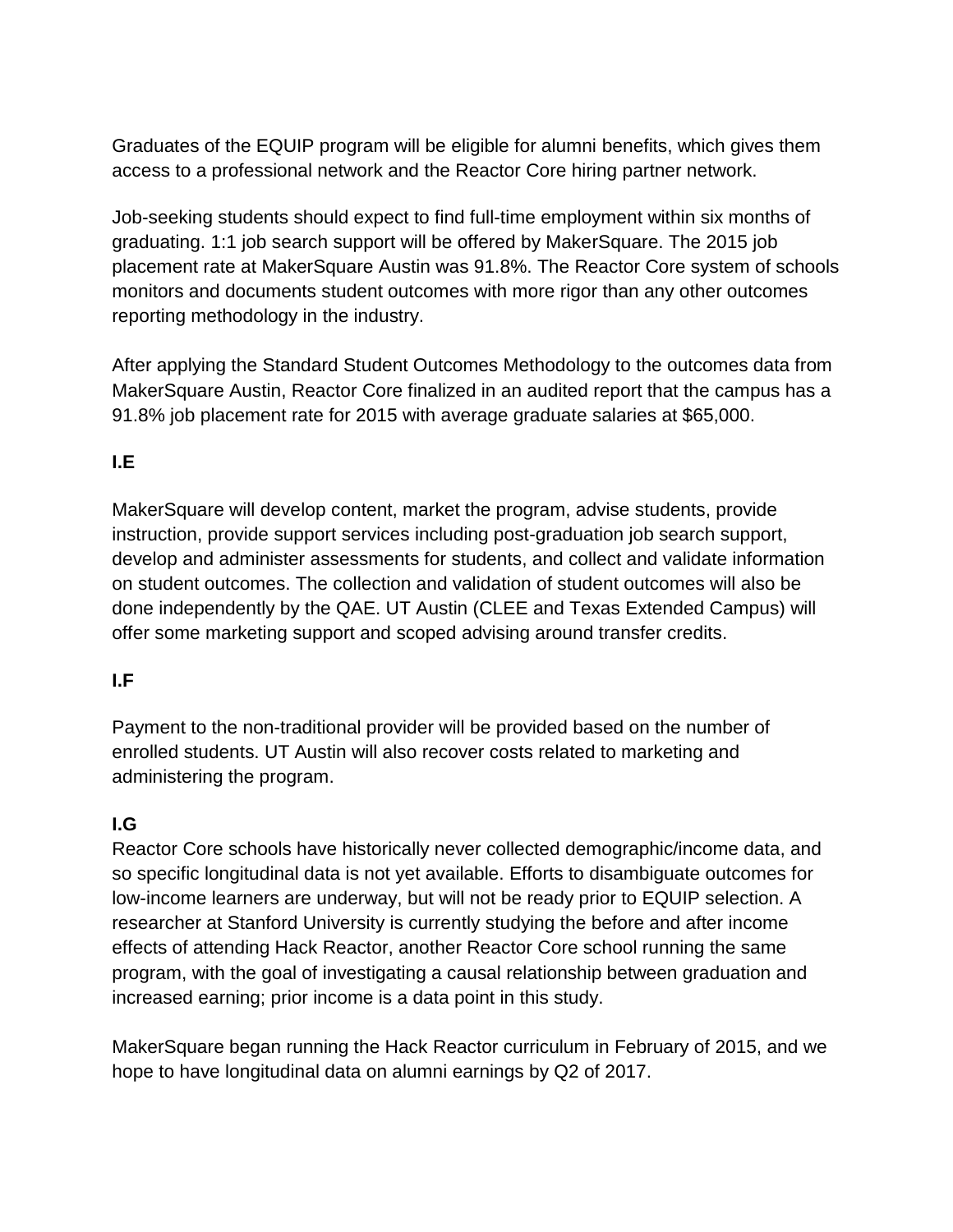MakerSquare has a long tradition of serving students of low-income. Currently, MakerSquare does not ask students for their financial information in order to protect their privacy.

## **I.H**

In 2009-2011, UT Austin provided 19% of low-income students with Pell Grants. The 6 year graduation rate for Pell grant recipients in 2013 is 70%.

**I.I**

Historically, UT Austin has provided programs to support low-income students. However, those enrolled in this program will not be eligible for those benefits. MakerSquare will provide support services, including 1:1 and group coaching and job search support for students with demonstrated financial need.

#### **I.J**

The Office of Financial Services will award aid in the same fashion it awards aid for all its other programs. It will review the financial information of the students and grant those with the highest need the highest amount of aid possible.

### **II. Quality Assurance Process**

### **II.A.1**

The program will use two quality assurance entities (QAEs): a quality assurance consultant consultant and an independent auditor, thereby ensuring an independent and unbiased QA process.

Entangled Solutions will work as a quality assurance consultant; it will assist in defining the learning outcomes and career success metrics, as well as all necessary measurement processes (e.g., pre-enrollment and post-graduation surveys). Entangled Solutions took an active role in developing this application and will provide a complete design of the quality assurance process prior to program start.

The Entangled team has extensive experience related to accreditation, quality standards, non- traditional education programs, and joint ventures in Higher Education. In fact, Entangled Solutions was the first QAE to publish its assurance framework for EQUIP. Its commitment to the development of open outcome standards was warmly received by The Wall Street Journal, The Chronicle of Higher Education, EdSurge and Inside Higher Ed.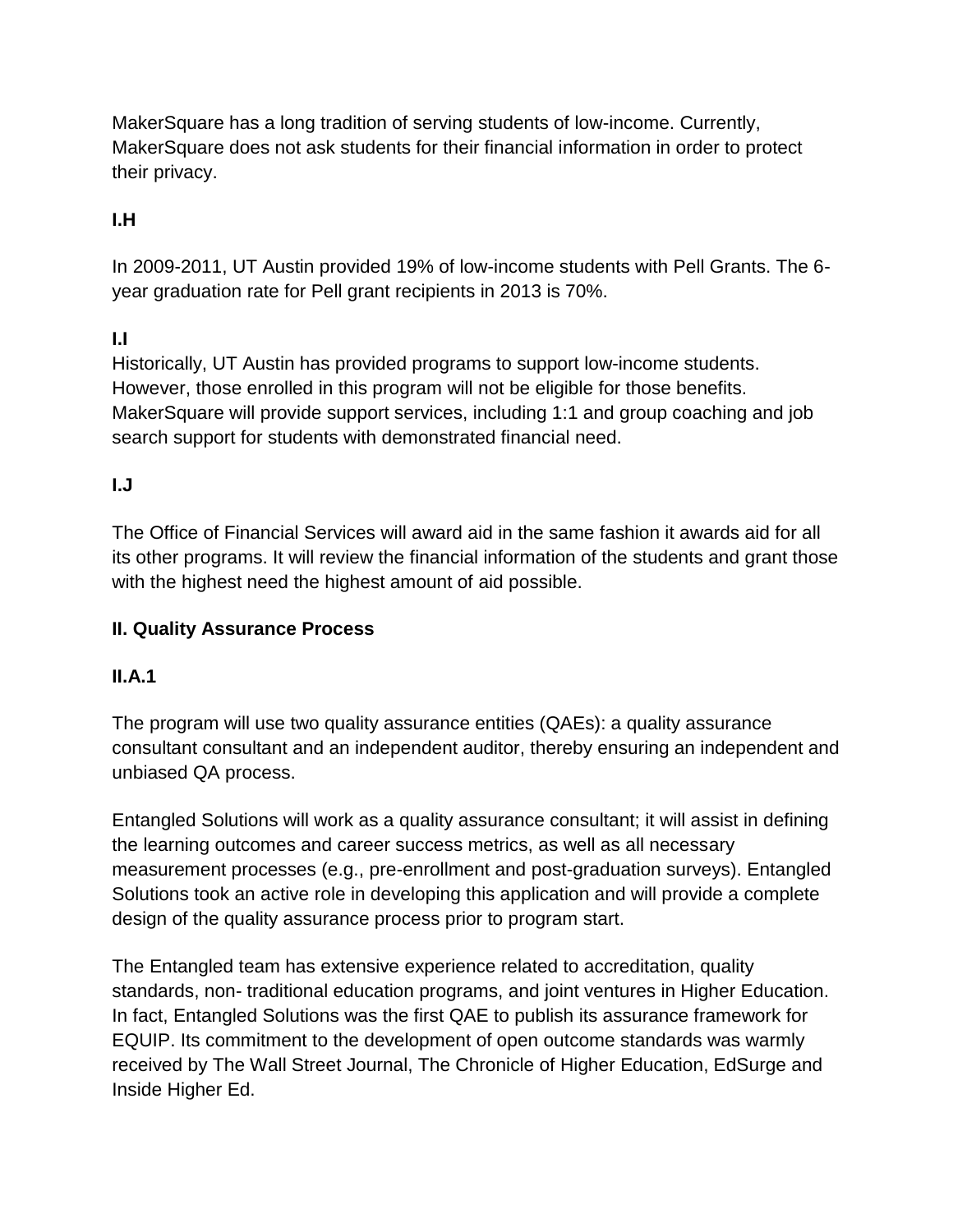#### Team and Experience

Michael B. Horn

- Co-founder and executive director at Clayton Christensen Institute Author of outcomes-based *Quality-Value Index for Higher Education*
- Co-author, *Blended* and *Disrupting Class*
- Teri Cannon Higher education accreditation innovator and thought leader with **WASC**
- Accreditation lead for Minerva Schools

Paul Freedman

- Creator of one of the first university-startup partnerships
- Active education technology investor, both as an angel and through Entangled **Ventures**

Yury Lifshits

- Bootcamp founder and instructor with over 1,000 graduates across 30 cities
- Data scientist with Yahoo! Labs and Caltech

Moody, Famiglietti, & Andronico, LLP (MFA) will serve as an independent auditor for this program. It will perform program readiness review and annual reviews to verify data accuracy and the consistency of the quality assurance process.

MFA has no conflict of interest with either UT Austin or MakerSquare; it plays the primary QAE role for the purpose of EQUIP implementation. Entangled Solutions' role is to design the initial quality assurance framework and advise UT Austin and MakerSquare regarding future quality control improvements.

## **II.A.2**

As the QAE responsible for outcome management design, Entangled Solutions is in the process of creating a comprehensive quality assurance process for the proposed program. This process will be based on Entangled Solutions' recently published white paper, "Quality Assurance for Higher Education," in addition to Quality-Value Index for Higher Education, co-authored by Entangled's Principal Consultant, Michael Horn.

## **II.A.3**

The proposed program is involving two quality assurance entities (QAEs): Entangled Solutions and MFA. Entangled Solutions assists UT Austin and MakerSquare with their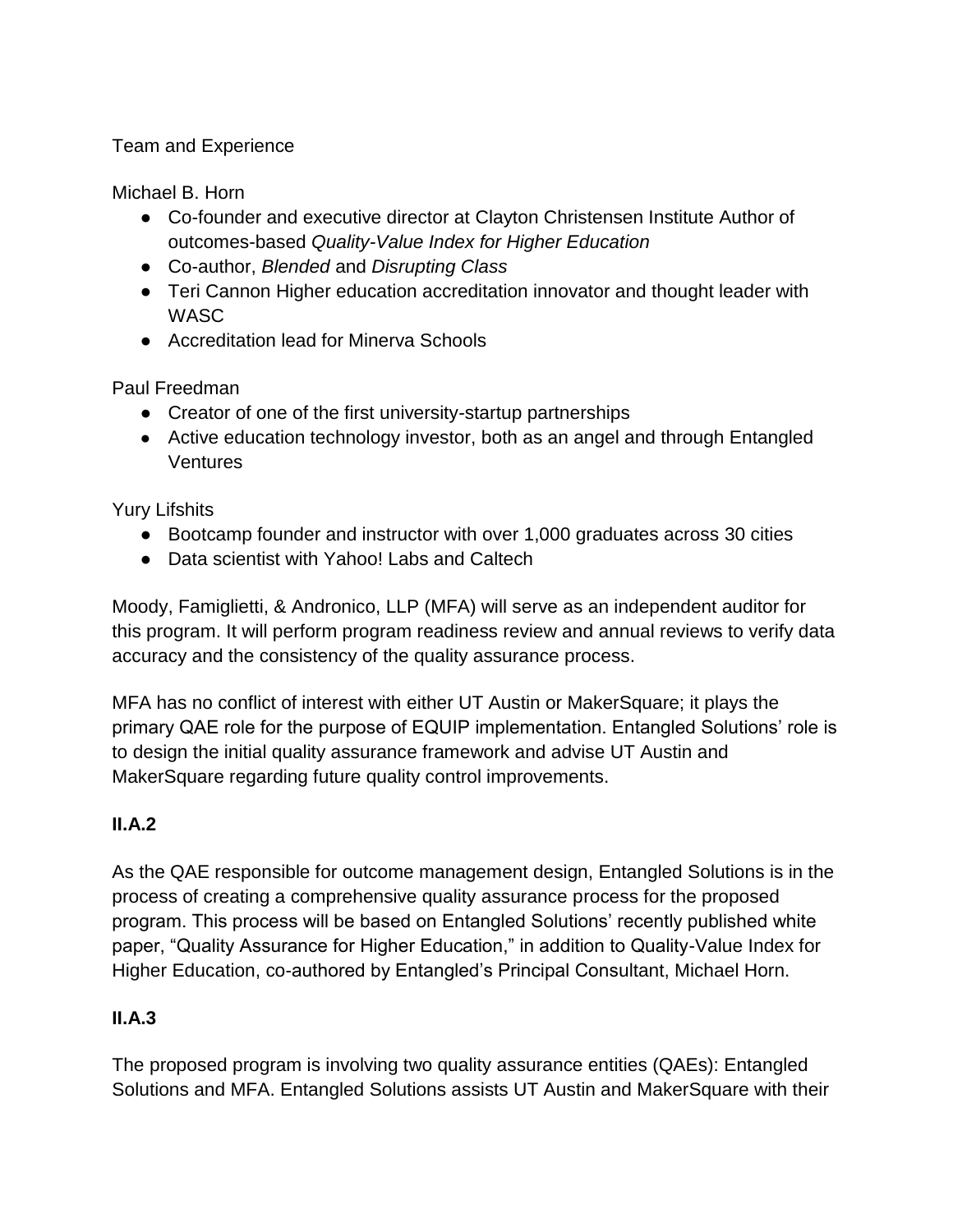design of the quality controls (quality assurance process), which will be driven in large part by the "Quality Assurance Questions," while MFA performs regular independent audits. Entangled will make available its fully documented processes and quality requirements to MFA, as to allow MFA to use this process to evaluate outcomes. This "dual QAE" model results in an industry-leading quality assurance process that, simultaneously, maintains full independence of quality audits. In many ways, the dual QAE model is similar to regulations in Sarbanes-Oxley Act, specifically auditor independence.

As a part of creating a complete quality assurance process, Entangled Solutions is creating a program readiness checklist. MFA will review the proposed program guidelines and ensure requirements are satisfied by the checklist. This solution follows the general template of the dual QAE model; Entangled Solutions designs clear and transparent quality requirements, and MFA audits the program to ensure the requirements are met.

### **II.A.4**

As the QAE responsible for independent outcome reviews, MFA will complete regular quality audits (no less than once per year) for the proposed program. Each audit will address the items outlined in the "Quality Assurance Questions" section of EQUIP requirements. MFA will assess whether the program follows the processes defined by Entangled Solutions by performing spot checks to verify the accuracy of the outcome data sheets submitted by the program team (UT Austin and MakerSquare).

MFA will make its regular audit reports (including potential quality concerns and risk analysis) publicly available, either on a dedicated webpage or via a special folder on a common document sharing platform (e.g., Dropbox or Github). In addition, every audit report will be sent directly to all relevant stakeholders, including UT Austin leadership, MakerSquare, accreditor, and Department of Education. To ensure broad access to the reports, the Program's website is required to have a prominent link leading to a webpage or document folder containing all audit reports by MFA.

### **II.A.5**

Each audit report by MFA is concluded with a "findings and recommendations" section. If the program meets all outcome targets outlined in Entangled Solutions' quality assurance framework, MFA would recommend to continue the program operations. In situations with a minor performance miss (the term "minor miss" will be formally defined in the framework), MFA will include the corresponding observations in the audit report and provide an early warning to the program team. In situations with a major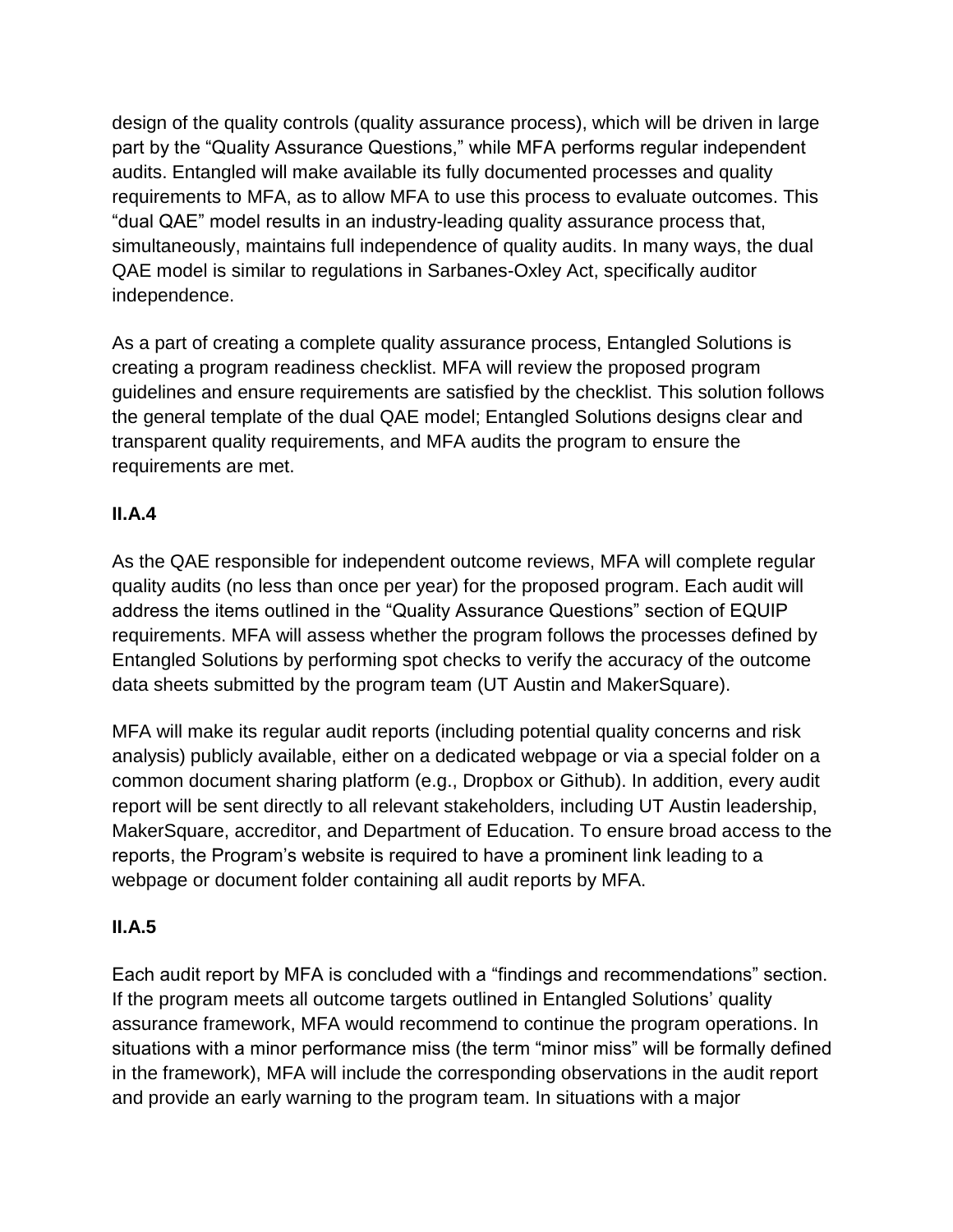performance miss (this term will also be formally defined in the quality assurance framework) and/or a repeat minor miss, MFA will notify all relevant stakeholders (including, but not limited to, UT Austin and MakerSquare) informing them that the program is "at risk." At that point, the program will enter into a probationary review, whereby processes will be checked and a deadline related to bringing outcomes into an acceptable range will be established by MFA. If nonperformance and/or adverse actions continue, MFA will notify UT Austin, MakerSquare, and the accreditor and, ultimately, recommend to the Department of Education that the Program lose eligibility to a portion of (or all) Title IV funding. Throughout the process, Entangled Solutions will work with UT Austin and/or MakerSquare to improve/revise policies and processes, program structure, etc.

## **II.B**

In case the joint program is terminated, all students will be eligible for a transfer to a comparable program within the Reactor Core system. Affected students will be offered a tuition deferral option, wherein the first payment isn't due until four months after graduation. If job-seeking students are not employed within six months, tuition will be forgiven. MakerSquare will also create scholarships for non-career-seeking students who can't afford payments.

### **II.C**

MFA is an independently owned and operated audit organization; it does not and will not have an ownership stake in UT Austin or MakerSquare, nor does or will UT Austin or MakerSquare have an ownership stake in MFA.

Entangled Solutions is only involved in the design of quality controls. It does not play any role in regular independent audits and does not have any influence on MFA's recommendations related to access to Federal Financial Aid.

### **II.D**

The institution has reviewed publicly available information about all partners of the program and has not found any indication of potential fraud risks. In case of any suspicion is raised in the future, the institution will reserve the right to conduct additional extensive background checks including, but not limited to, the review of financial records. All partners are committed to fully cooperate with any necessary checks.

### **III. Information Related to Specific Title IV Provisions**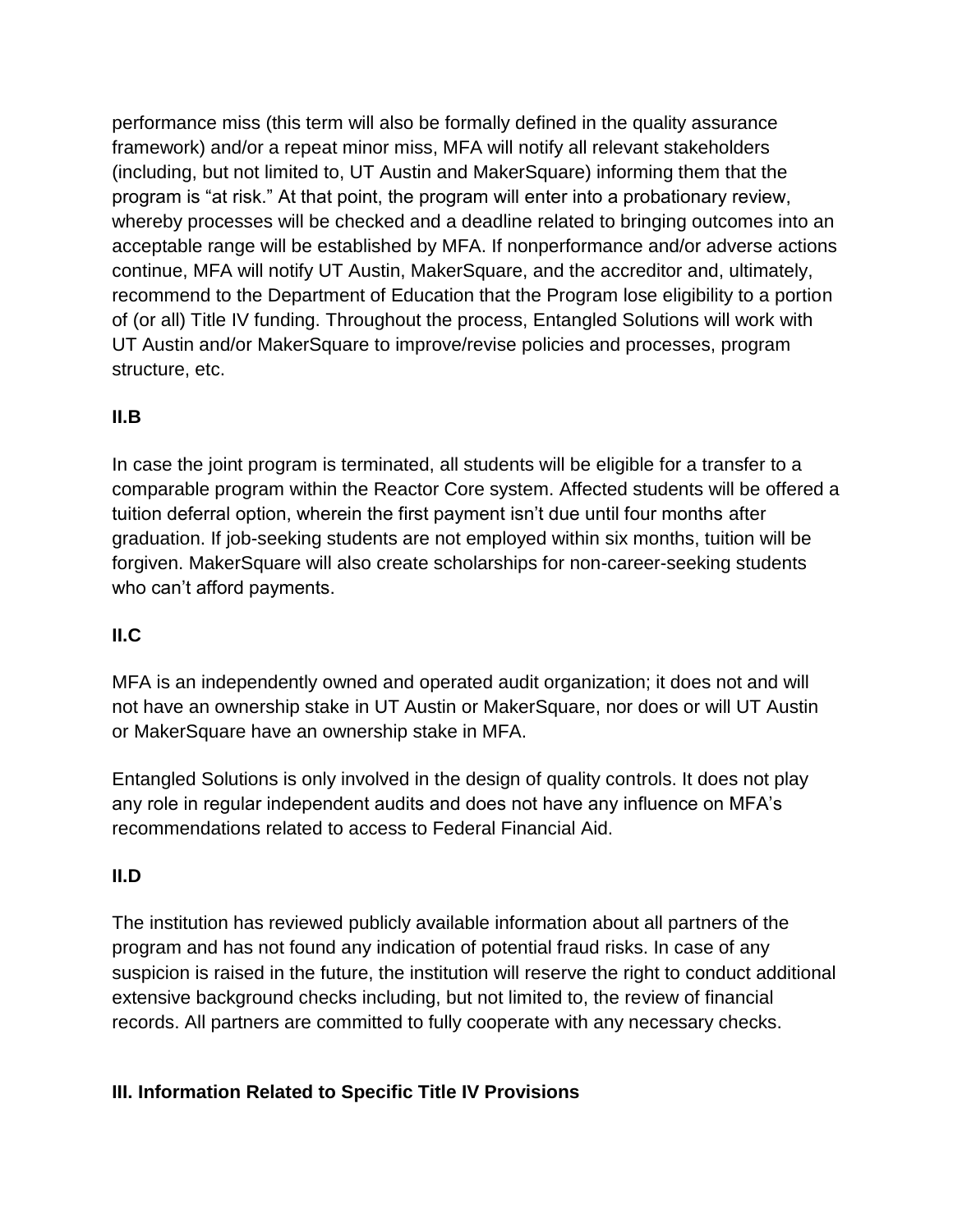**III.1**

Yes

**III.2**

Yes; the satisfactory academic progress waiver will be used due to the distinct program assessments MakerSquare use in an accelerated learning model. Assessments are more frequent, nearly every 2 days, than under typical satisfactory academic progress protocol which requires assessment at the end of a program or at payment intervals. In addition, students will be judged on their completion of the course according to the results of these assessments and number of hours spent on regular coursework -- not to exceed 150% of the program's stated length -- instead of the number of hours completed divided by the number of hours attempted.

## **III.3**

MakerSquare is not offered as a distance education program.

## **IV. Quality Assurance Questions**

## **IV.A.1**

All of the learning objectives are measurable (for complete list of learning objectives, see section I.A of this application). The method by which they are measured varies based on the learning objective. Students will complete graded coding challenges every 2 days for the first 6 weeks of the course in order to measure their ability to write fullstack Javascript applications. In the latter half of the course, Outcomes coaches and instructors conduct mock interviews, salary negotiation mock sessions, resume reviews, and provide students with a variety of other tests in order to measure their ability to communicate about their technical work, and effectively find a job.

Those graduating from a Bachelor in Computer Science generally become "Junior Software Developers." Those graduating from a Master of Computer Science typically become "Senior Software Developers." This program bridges the gap between the two by producing individuals with the skills and knowledge necessary to be mid-level "Software Engineers."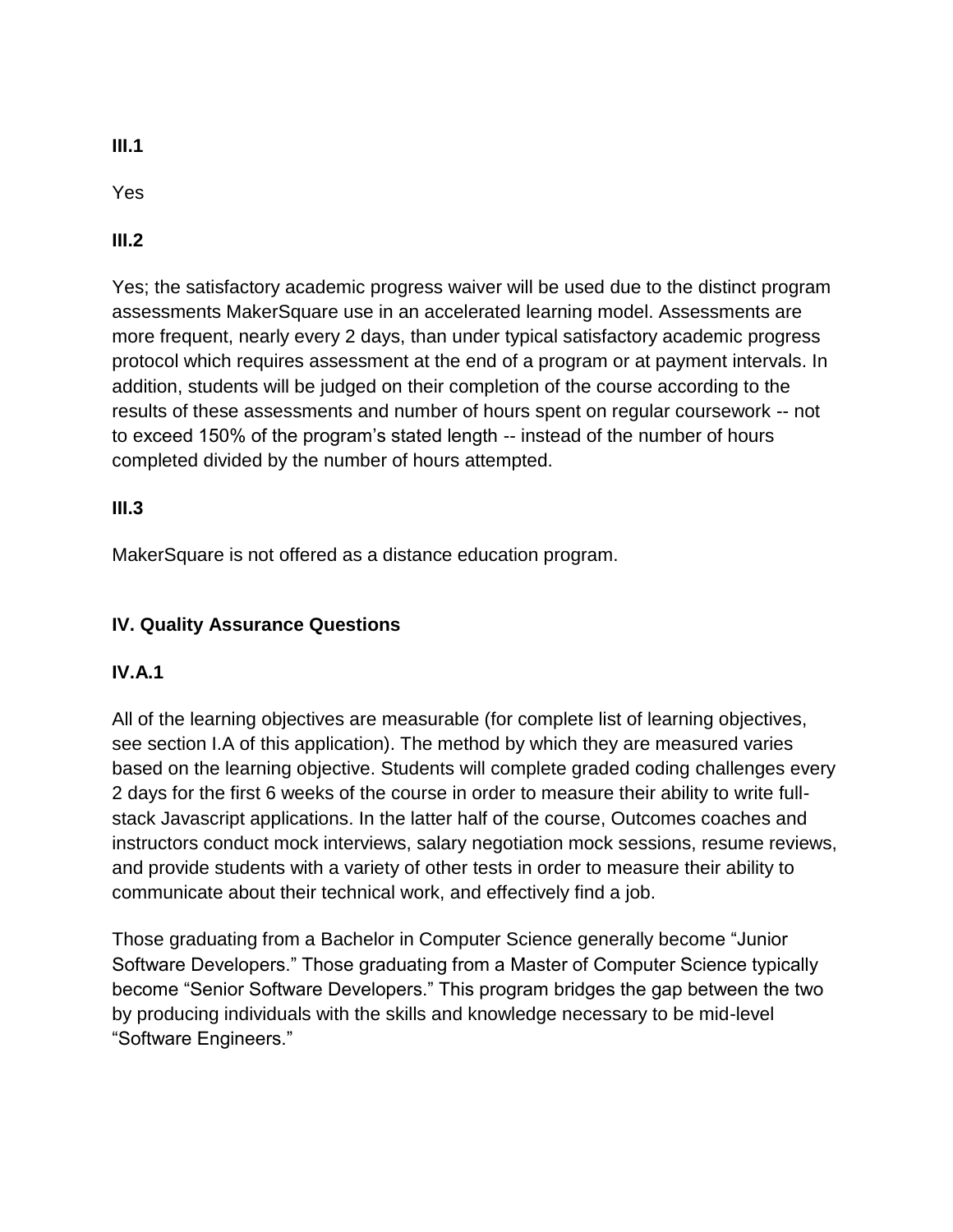Statements about student outcomes capture requisite knowledge and skills. Jobs that students are placed into require most, if not all, of the skills being taught by the program. The job descriptions for roles that students accept upon graduation show this correlation.

# **IV.A.2**

UT Austin and MakerSquare have involved employers, professional instructional designers, and recognized subject matter experts in the design and review of key learning claims of the program. As a part of regular audits, MFA may conduct external stakeholder "spot checks" to verify the parties were, in fact, consulted and subsequently approved the value and relevance of program's learning claims.

## **IV.A.3**

Students will complete graded coding challenges every 2 days for the first 6 weeks of the course in order to measure their ability to write full-stack Javascript applications. These are graded by both automated tests as well as manual grading. Throughout the rest of the course, instructors and Outcomes coaches will review student project portfolios, conduct mock interviews, salary negotiation mock sessions, resume reviews, and provide students with a variety of other tests in order to measure their ability to communicate about their technical work, and effectively find a job.

## **IV.A.4**

In situations with a minor performance miss, MFA will include the corresponding observations in the audit report and provide an early warning to the program team. In situations with a major performance miss (this term will also be formally defined in the quality assurance framework) and/or a repeat minor miss, MFA will trigger a notification to all relevant stakeholders (including, but not limited to, UT Austin and MakerSquare) informing them that the program is "at risk." At that point, the program will enter into a probationary review, whereby processes will be checked and a deadline related to bringing outcomes into an acceptable range will be established.

Ultimately, the best leverage regarding accountability is financial. If nonperformance and/or adverse actions continue, MFA will ultimately recommend to the Department of Education that the Program lose eligibility to a portion of (or all) Title IV funding.

## **IV.A.5**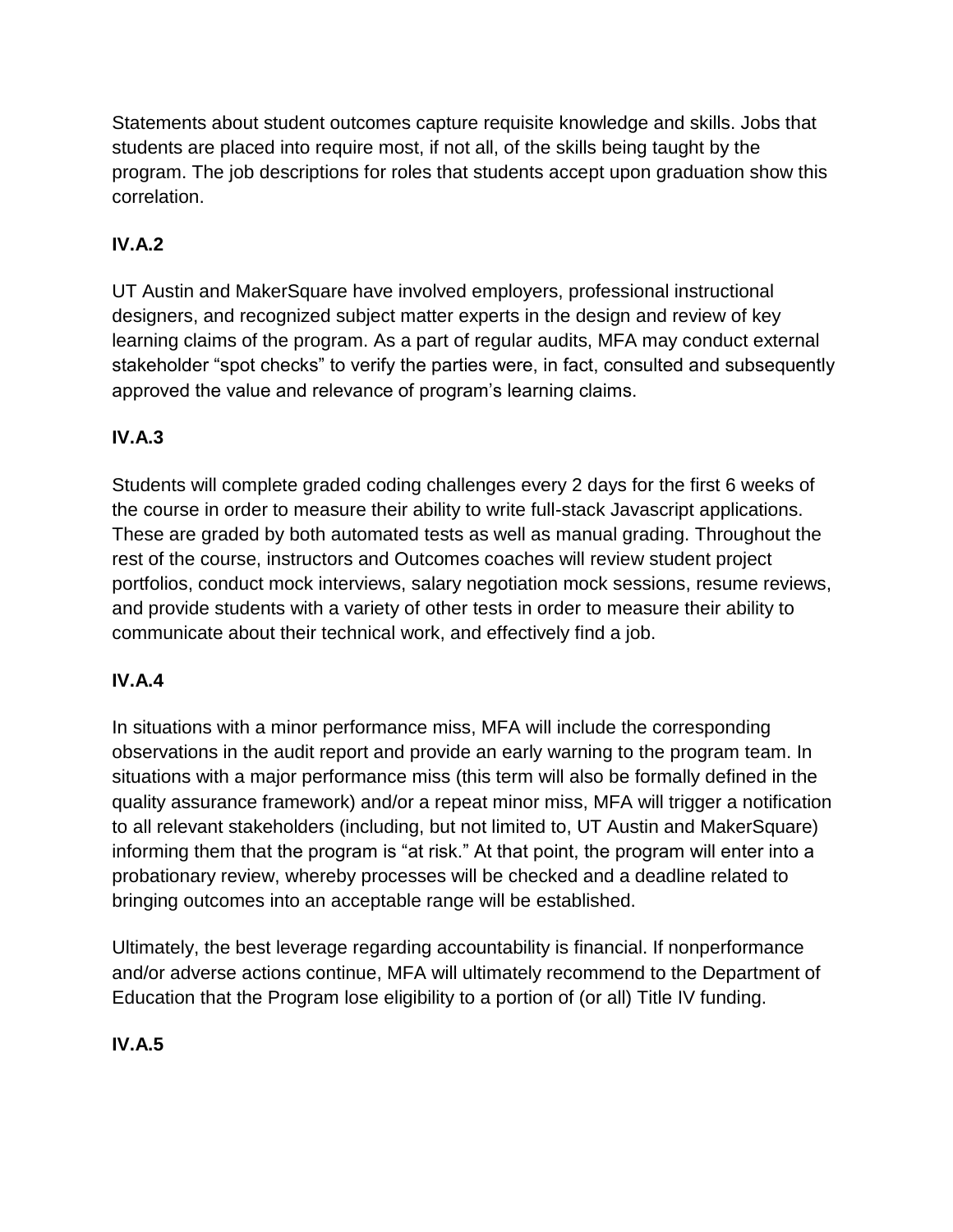The overall program goal is to develop great software engineers. Through program instruction, continual assessment of student progress, and assistance to struggling students on an individual basis, the program ultimately prepares students to succeed as mid-level software engineers with robust technical and soft skills.

## **IV.B.1**

Only students who are capable of excelling in the immersive program are granted entrance. In order to be eligible to enroll in the program, they must first pass an online technical challenge. Upon doing so, they must succeed in a technical interview wherein students are filtered based on both their technical aptitude, enthusiasm for programming, ability to communicate, and ability to work in teams. These tests determine their fitness for the overall program, reliably predict completion rates, and show that enrolled students can meet outlined claims.

Students will master the exact same technologies and skills that they will use in the field, perform mock interviews, and execute portfolio projects that are similar to what will be expected of them on the job. In order to complete the course, students must sufficiently complete all the basic requirements of each sprint, submit daily algorithm challenges, build multiple complete web applications in teams, and pass a "summary assessment" testing for the comprehensive, integrated application of all concepts covered in the course.

Mid-level software engineers who develop applications in Javascript are expected to be able to develop effective data structures, MVC/code patterns, and use the entire web development stack(HTML, CSS, front-end Javascript frameworks like Backbone and Angular, server development with Node, and databases with SQL and Mongo. The program includes assessments that measure the students' skills in each one of these areas. In addition, software engineers are also expected to communicate intelligently about the technology they are developing; our paired assessments allow us to measure the students' ability to have these types of conversations.

Student work is reviewed every 2 days during the first 6 weeks of the program and every week during the latter 7 weeks of the program. In addition, companies review student projects in the latter half of the program and identify students they would like to interview. Entangled Solutions will encourage processes where external experts are engaged in the design of assessments. Initially, all the necessary outcomes will be shared (anonymized) among the stakeholders (institution, non-traditional provider, QA Entity) as a documents folder. The major goal is to make the results public. In the future, it is possible to develop a cloud-based platform that provides necessary privacy controls and makes the results available for the public.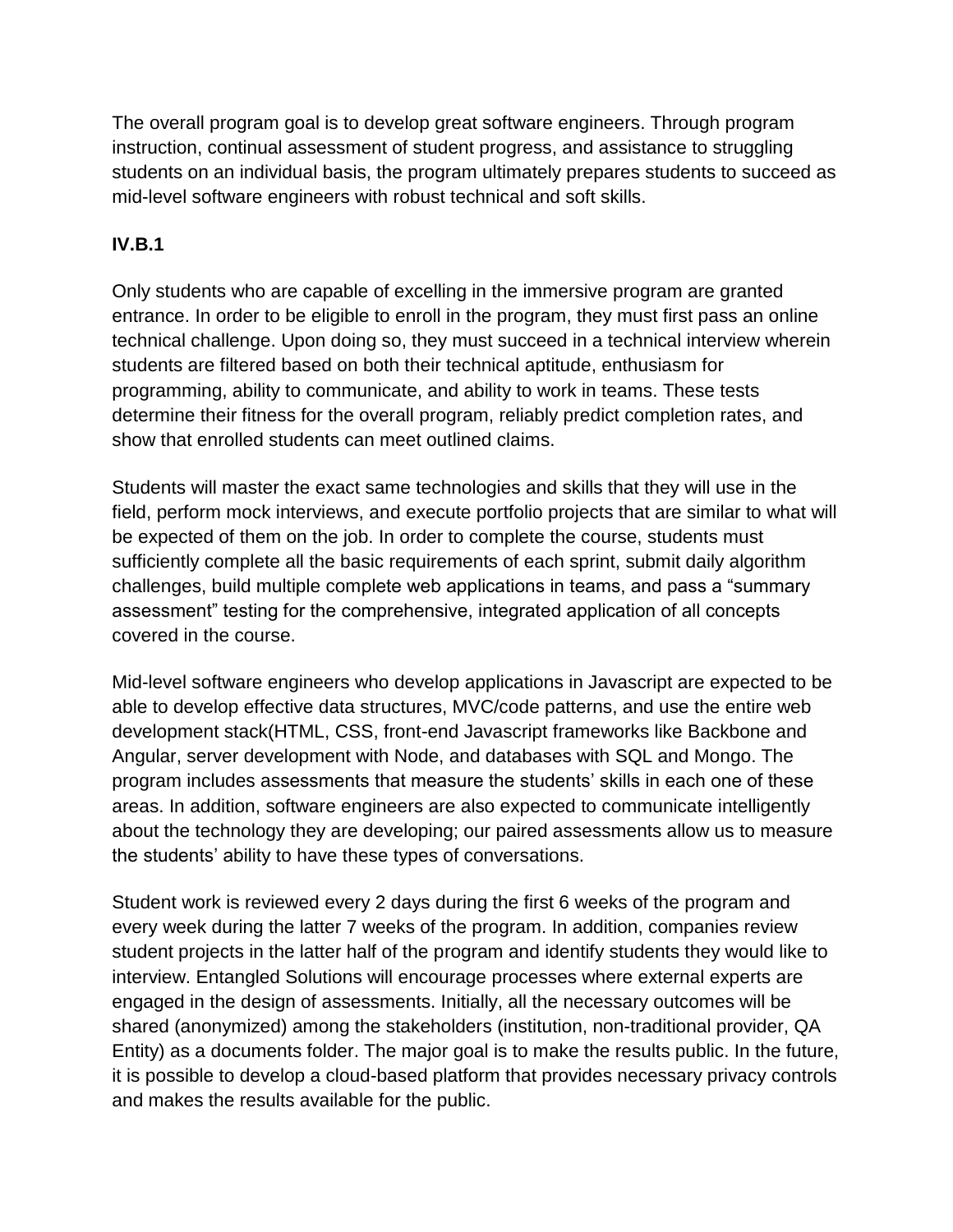#### **IV.B.2**

The program uses algorithmic challenges as the main type of learning assessments. Students submit code solutions for proposed problems and MakerSquare's grading software provides immediate assessment results (typically, on a pass/fail scale). There are multiple assessments measuring the same skill in order to verify reliability and validity. Additionally, all students undergo code review process performed by program instructors. The software-based grading insures fairness and reliability of assessment. Instructor-led code review can address challenges and issues beyond common mistakes. For job readiness assessment, students undergo mock job interviews that are designed to be identical to real world interviews and are judged using the same criteria.

#### **IV.B.3**

Reactor Core has collected information on assessments from every single class that has gone through the program (over 500 graduates), so Reactor Core is able to do data analysis on each assessment and correlate it with the quality of the apps the students produce, their placement rates, and their starting salaries. In addition, students are given an assessment in the sixth week of the course that covers all the skills they've learned to that point; this additional data point allows MakerSquare instructors to do interesting analyses on the validity and reliability of previous assessments as well. Reactor Core is in the process of integrating all data into a single database so as to do even more of these analyses.

In addition, UT Austin and MakerSquare involve employers, professional instructional designers (with assessment design expertise), and recognized subject matter experts in the development and review of key assessments the program to ensure both face validity and content validity. The current assessments were created and based on technology industry standards and with feedback from employer partners of MakerSquare. As a part of regular audits, MFA may conduct external stakeholder "spot checks" to verify the parties were, in fact, consulted and subsequently approved the validity of program's assessments.

For student satisfaction assessment (e.g. Net Promoter Score), MakerSquare keeps survey records (such as recipient lists and asked questions) within the survey service of its choice (e.g. Survey Monkey, Typeform, or Google Forms).

For career outcomes assessment, MakerSquare maintains both student survey records and job offer letters received by its graduates shortly after graduation (for students that provided both the letter itself and all necessary sharing permissions).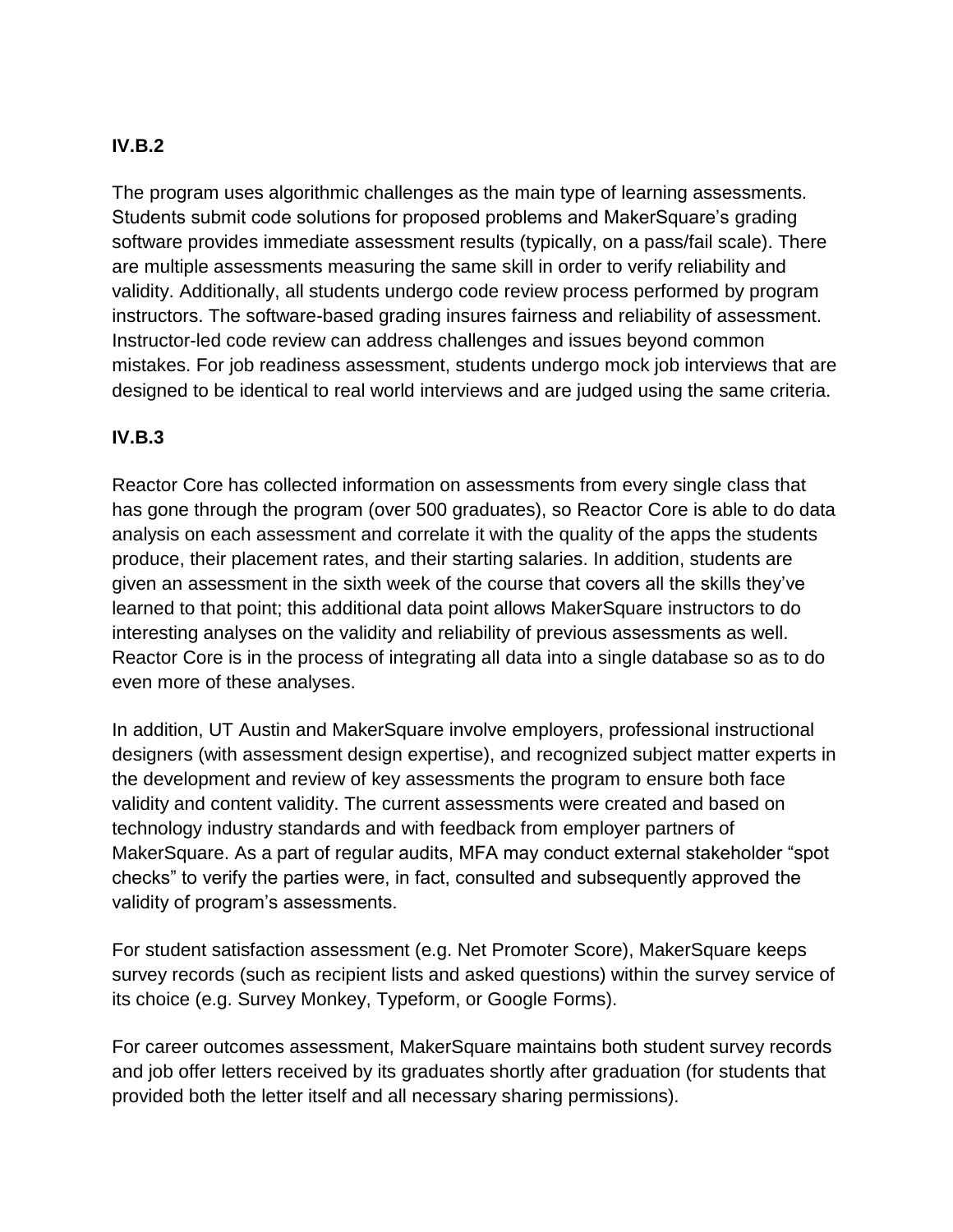MakerSquare is able to make changes to the content and pretty quickly understand how those changes impact the assessment scores of the students. As a result, MakerSquare has been able to ensure that the assessments actually measure the content in the curriculum. Assessments are based on industry standards and the skills most in demand in the market. As a part of regular audits, MFA may conduct external stakeholder "spot checks" to verify the parties were, in fact, consulted and subsequently approved the validity of program's assessments.

Starting from the initial technical admissions interview, MakerSquare gets information used to predict the student's ability to perform well and and gain competency. The admissions process has gone through several iterations of this initial assessment as well as every subsequent assessment and have correlated it to performance in other assessments as well as placement rates and salaries. This allows continual improvement for our assessments to make them as predictive as possible of competency and success. Career outcomes data of past programs at MakerSquare Austin system demonstrate that 91.8% of job-seeking graduates were able to use their acquired competencies to get the job in their field of study (software engineering) with a \$65,000 starting salary.

MakerSquare's assessments for learning outcomes, career outcomes, and student satisfaction capture all major quality measures for the program. Additional measures, such as strong ability to repay student debt are achieved as a by-product of high placement rate and comparatively low tuition (less than 27% of median starting salary for MakerSquare graduates in Austin). Because this data is captured, MakerSquare can do analyses on the correlations between various assessments as well as other measures captured in the program in order to continually improve it.

### **IV.B.4**

Assessment review is a component of the regular program audit and occurs at least once every 12 months.

#### **IV.C.1**

98.9% of students successfully complete all program assessments. Those who do not complete them get the option of retaking the program.

Entangled Solutions will work with the program to choose at least one assessment, and sometimes several assessments—be they traditional, objective assessments; portfolios of work; measures of social or emotional gains; or rubric-based grading of more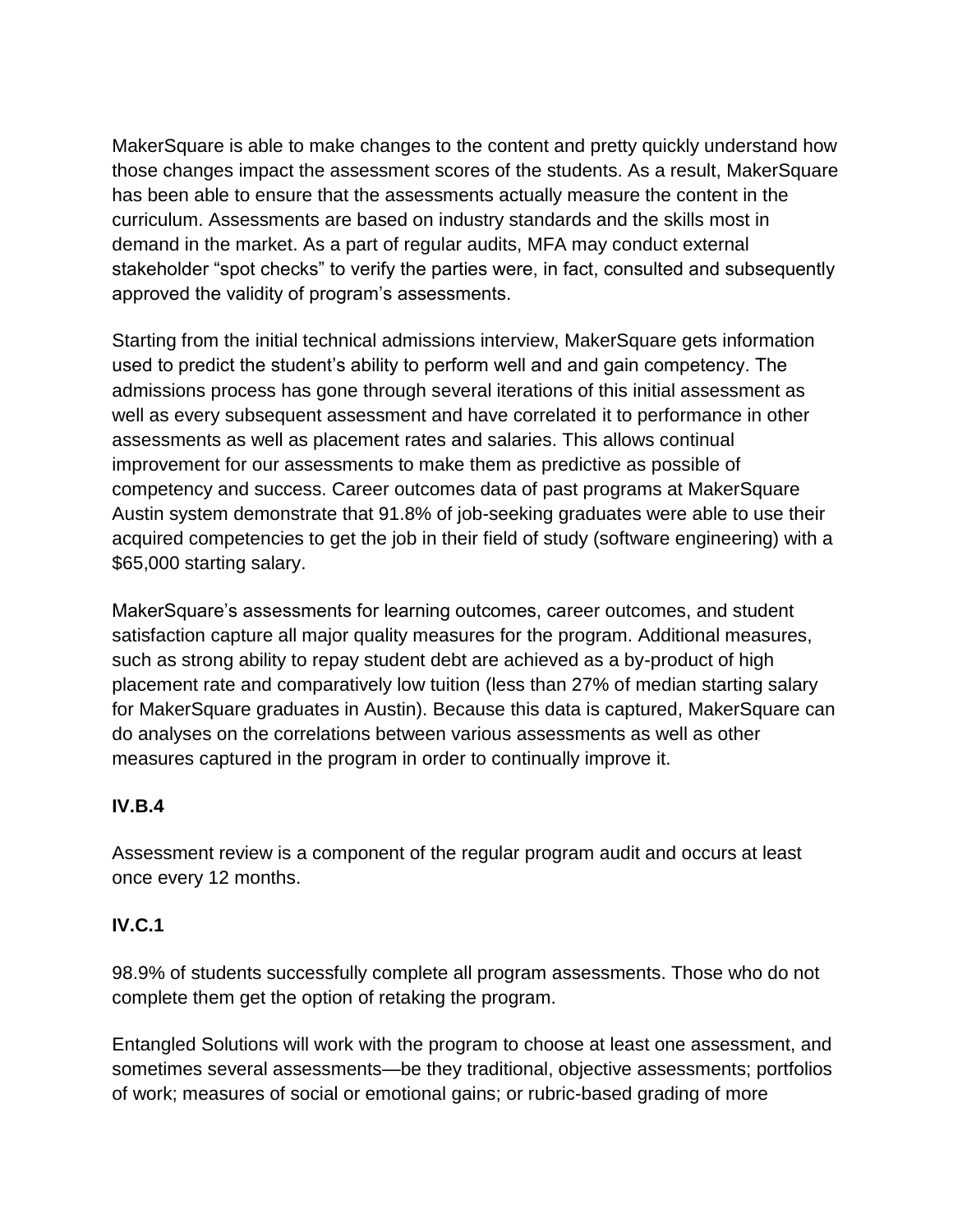subjective, performance- based assessments—that are valid, reliable, and appropriate for the program of study at a postsecondary level and have value to external stakeholders.

Programs that require students to spend time in class—physical or virtual—will be required to administer pre- and post-assessments to students and to report individual student growth.

## **IV.C.2**

Prior to the program start, MakerSquare will outline a system of checkpoints (milestones) covering the period of program enrollment to program graduation (i.e., enrollment  $\rightarrow$  onboarding success  $\rightarrow$  foundations completion  $\rightarrow$  main component completion  $\rightarrow$  career advancement or enrollment in a subsequent education program).

For each student, MakerSquare will record the achieved checkpoint sequence as well as the corresponding timestamps. Additional metrics (such as retention/completion rates and time-to- completion) can be easily derived from the aforementioned primary data. This report will be anonymized and submitted as a part of the regular audit process.

Specific metrics for pace and completion success are to be set by UT Austin and MakerSquare.

Relevant metrics include: retention rate, withdrawal rate, average time to completion, completion rate for 100% and 150% of expected program duration.

Below are the most recent statistics on the program.

- Retention rate? 98.9% graduation rate
- Withdrawal rate? 1.1% either withdraw or get dismissed from the program
- Average time to completion? On time
- Completion rate (within 100 percent and 150 percent of expected time)? 100% of those who graduate do so within 100% and 150% of the expected time.

### **IV.C.3**

Employment outcomes, for MakerSquare Austin (data collected over 6 months from graduation date). These outcomes were measured through a combination of instruments such as student surveys and primary evidence such as job offer letters received by graduates: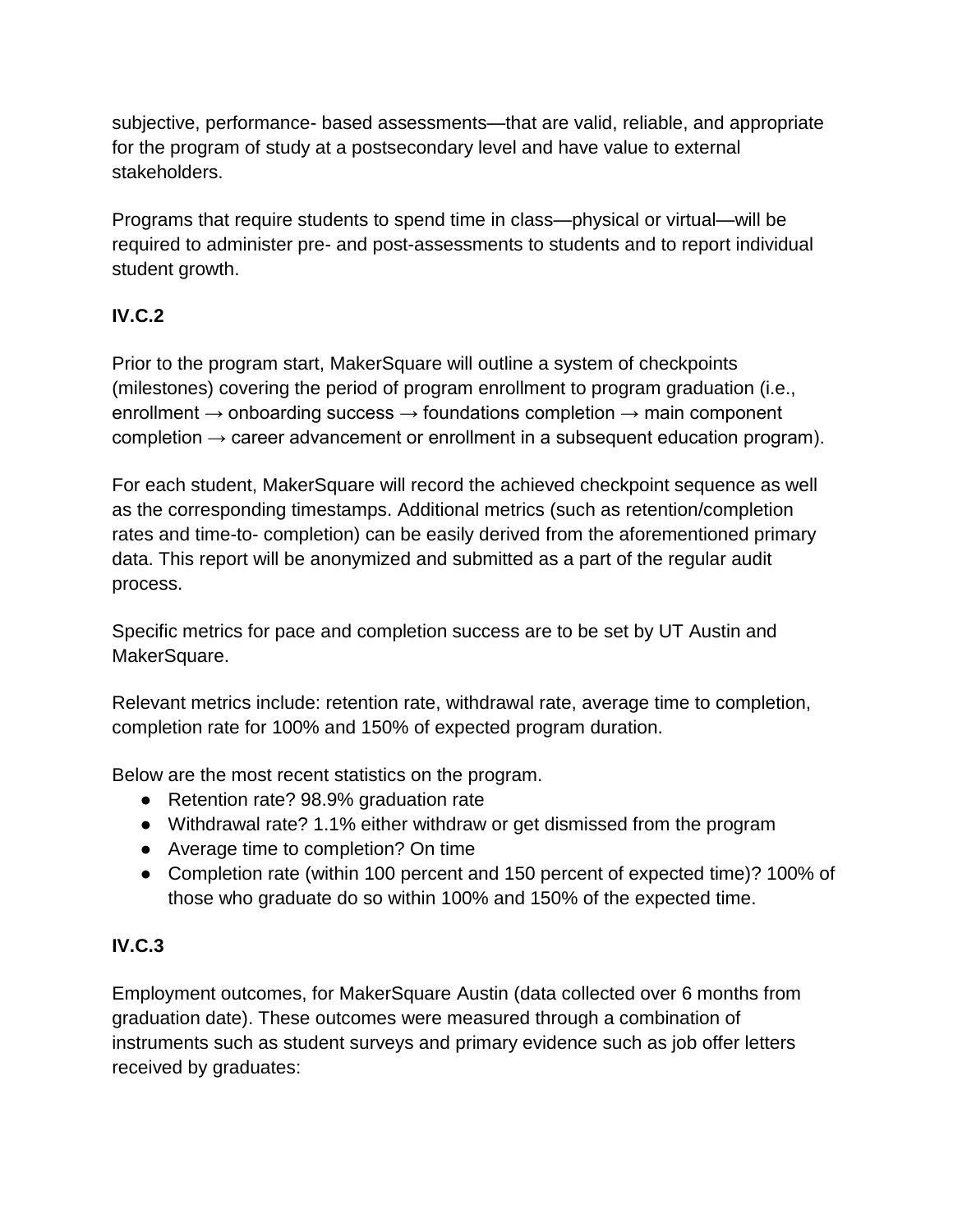- Job placement rates in field of study: 91.8%
- Average starting salaries: \$65,000
- Average length of time between completion of program and employment in field of study? 34 days
- MakerSquare will also track those students who choose an alternative path in continuing study or alternative careers.

## **IV.C.4**

- Published tuition and fees versus earnings: 1:3.84 (MakerSquare Austin tuition in ratio to average starting salaries in Austin)
- Average net price versus earnings: The net price of the program is \$16,920 and there are no additional fees for students; the average starting salary for graduates is \$65,000 thus giving us the same ratio as above  $(1:3.84)$ .
- Median student debt versus earnings: Of those who take loans, the average student debt is \$13,293.77. This makes the median student debt versus earnings ratio 1:4.9.

## **IV.C.5**

The program will use two measures of student satisfaction:

1. Net Promoter Score (how likely are students to recommend the program to their friends and colleagues).

2. Objectives Achieved Score (how close are individual program outcomes to individual student expectations).

The program will collect qualitative feedback through a number of open-ended questions delivered via graduation/withdrawal surveys. Answers to these questions will continually guide program improvements.

In the past, students have said that pair programming, learning by doing, struggling and debugging, and putting their trust in the program has made them very successful. Some students have also said they struggle with imposter syndrome because they feel they are incapable of achieving success, do not fully understand pre-course work, and overly rely on their partners had a more difficult time going through the program.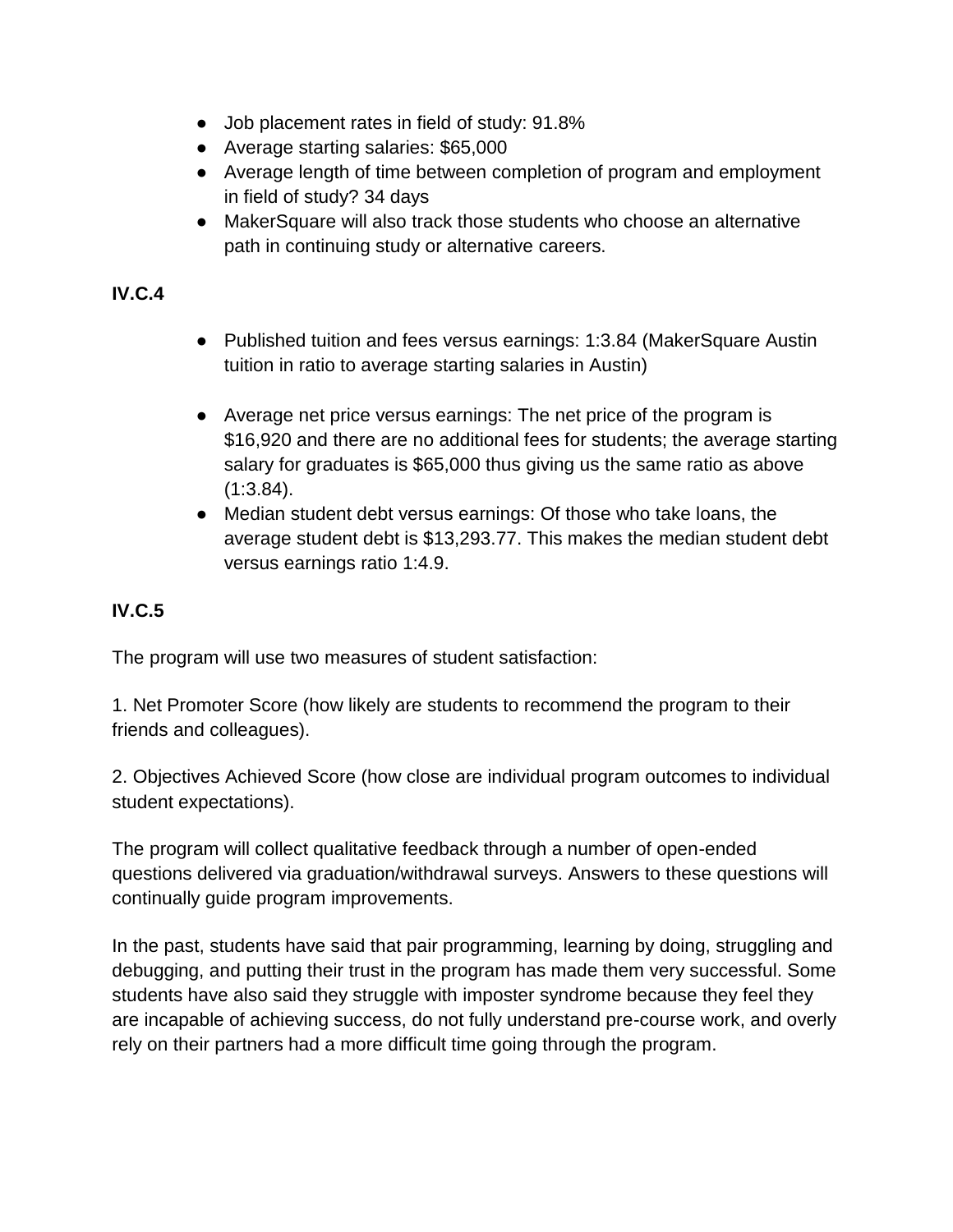Aggregate quantitative feedback (e.g., Net Promoter Score) will be made publicly available on the program website. Students will be encouraged to leave their qualitative feedback on publicly accessible platforms (e.g., Quora or Yelp).

## **IV.D.1**

MakerSquare was founded in June 2013 in Austin and graduates developers with one of the highest placement rates in the country. It has graduated over 500 students, and MakerSquare leaders and co-founders were invited to the White House in 2014 to give advice to the Department of Veterans Affairs, The Office of Science and Technology, and The Office of the Vice President on high-quality technical education. It is certified by Texas Workforce Commission as a career school.

As a part of the regular audit process, MakerSquare submits a summary of its financial indicators/metrics (e.g., balance sheet information and prior year program profitability) ensuring their financial stability for at least 2 years. If MFA uncovers financial shortfalls, it may issue a "qualified opinion" and or question the programs ability to continue as a "going concern."

## **IV.D.2**

Individual student records, including student IDs, and personal identifiable information (PII) will be anonymized prior to the regular audit process and managed in compliance with FERPA.

# **IV.D.3**

MakerSquare maintains a publicly available detailed guide on the admissions process. At the end of every admissions interview, every applicant receives written feedback message and, in case of being initially rejected, a clear self-study plan to prepare for the next enrollment attempt.

Additionally, MakerSquare would share with its partner university the full rubric of admissions criteria and provides access to applicant CRM.

As a part of the regular annual audit, MFA will verify that the success claims included in the program's marketing collateral (including the admissions webpage) are consistent with the data collected during annual audits.

# **IV.D.4**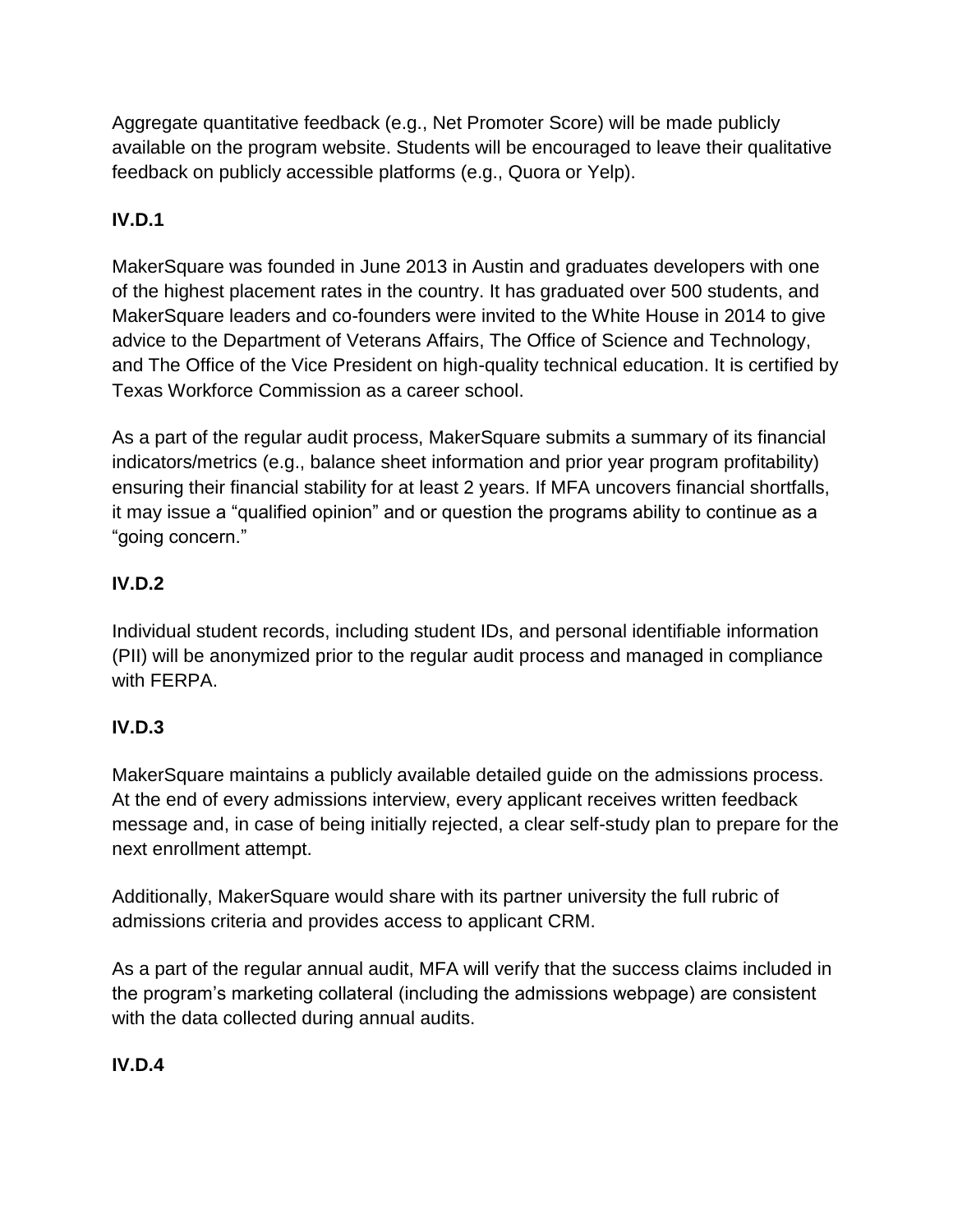There is a single price for the class which is clearly visible on the website and all communication. There are no additional fees. As a part of the regular annual audit, the auditor will verify that the tuition price, payment plans and available financial aid options are displayed in a clear and transparent manner.

## **IV.D.5**

Program materials will fulfill the requirements of the Americans with Disability Act and section 508 of the Rehabilitation Act of 1973 (often abbreviated as "ADA" and "508") to make them accessible to people with disabilities in a way that is comparable to the access and use of information and data by people who are not individuals with disabilities.

## **IV.D.6**

The content is improved based on feedback from the assessments the students take every two as well as their satisfaction scores during those two days and instructor feedback. After making a change to the content, the following class similarly provides its satisfaction feedback and their assessment scores are reviewed. If it is found that they are more satisfied and their assessments indicate a greater amount of comprehension, the changes are kept and a spot-check is performed to ensure that the placement rates and salaries also experience a modest increase. This is a process followed not just to improve the content and curriculum, but also the platform, students support and faculty engagement. Along with the end-of-program surveys for employers and students, MakerSquare and UT Austin intend to participate in lessons-learned exchanges and revise all aspects of the learning experience based on findings. This is part of an iterative process to continually incorporate feedback into lessons. Moreover, gathering and analyzing data about student experience and iterating on the learning experience in order to improve learning outcomes, effectiveness, and program quality is instrumental to MakerSquare pedagogy.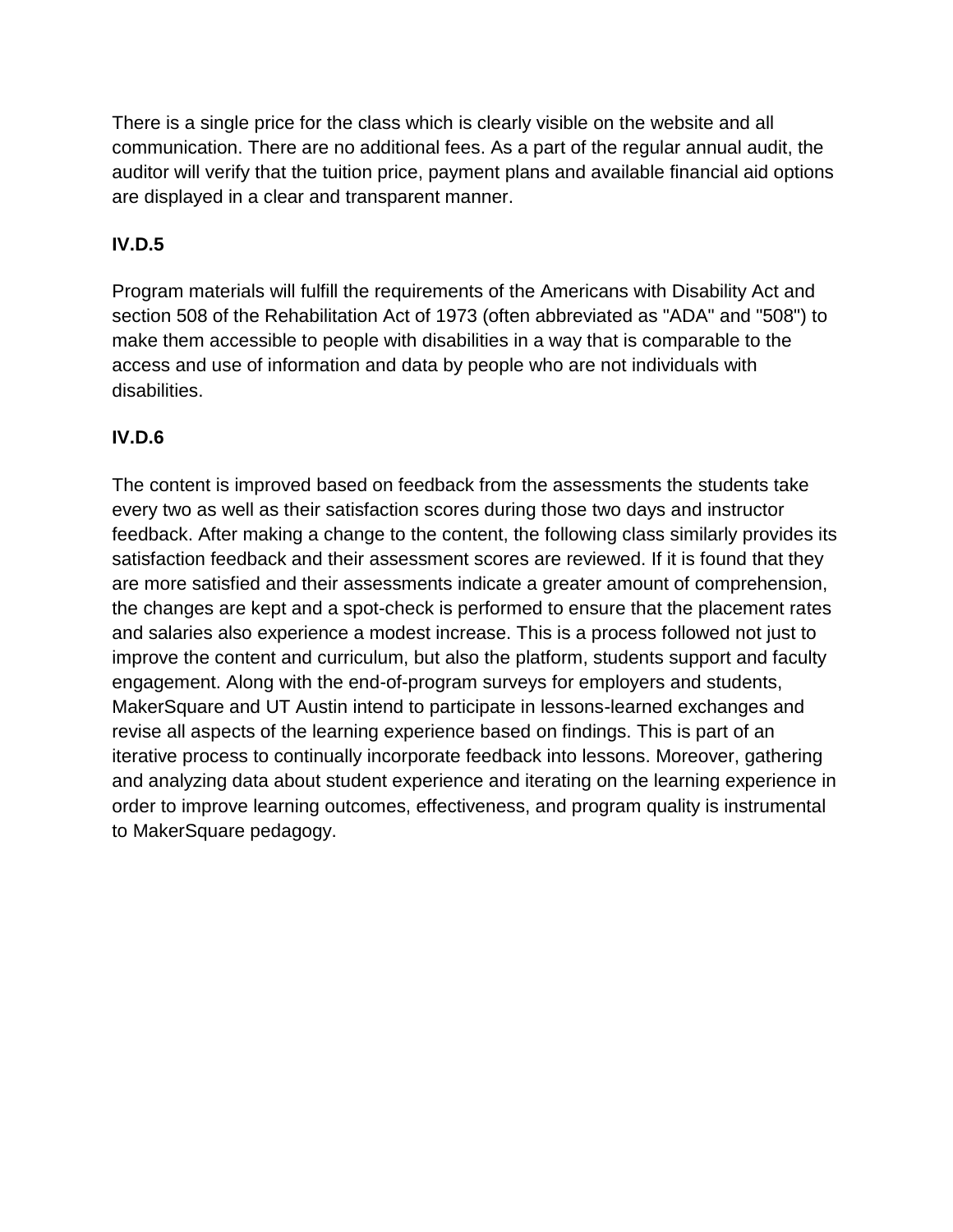#### *Additional Information Requested by ED after the April deadline*

#### *What specific steps will the institution or the non-traditional provider take to ensure that this program promotes equitable access for students from low-income backgrounds?*

Reactor Core is committed to promoting access for low-income students, and the EQUIP opportunity is a major vehicle for that goal.

- Reactor Core will deploy a comprehensive marketing strategy to attract low-income learners. Messaging will promote the program as affordable for people who qualify for grants and loans; additionally, Facebook and Google ads will use geographic/demographic targeting whenever possible to get the word out to communities who may not be aware of strong financial aid support.
- Reactor Core and UT Austin will work to identify existing (current or previously-enrolled) aideligible students who may benefit from the program. Additionally, Reactor Core will engage in outreach with community partners in Austin who work with low-income, job-seeking individuals to get the word out. Some starting points include Launch Pad Job Club, Doing Development, Urban Co-Lab, Team Austin, Veteran Insider, Texas Department of Assistive and Rehabilitative Services (DARS), and the Texas Workforce Commission.
- The program has a strong industry-leading job placement / career support component, and students will have access to these services in order to support them throughout their career.
- The non-traditional provider will create a policy structured to mitigate taxpayer risk by offering a generous (whitelist) array of force majeur circumstances that can cancel the unpaid obligations in cases where a job-seeking student doesn't complete the program or find a job within 6 months.
- Outside of EQUIP, we plan to offer free/discounted preparatory programs for low income students. This optional program is designed to prepare students for admission to the immersive.

#### *What proportion of the tuition and fees will go to the postsecondary institution, and what proportion will go to the non-traditional provider? What proportion of the Title IV aid and other federal revenue will go to the postsecondary institution and what proportion will go to the nontraditional provider?*

For each class of students, UT Austin and Reactor Core/MakerSquare will calculate their operational costs for the program. In case when collected tuition is less than program's operational costs, it is shared proportionally to costs of each partner. In cases when collected revenue exceeds the operational costs, each partner receives the full reimbursement of the operating costs, and the remaining tuition is split.

No distinction is made between tuition financed by Title IV (and other government aid) and self-pay students. In other words, revenue is shared by both partners regardless of the funding source of each student.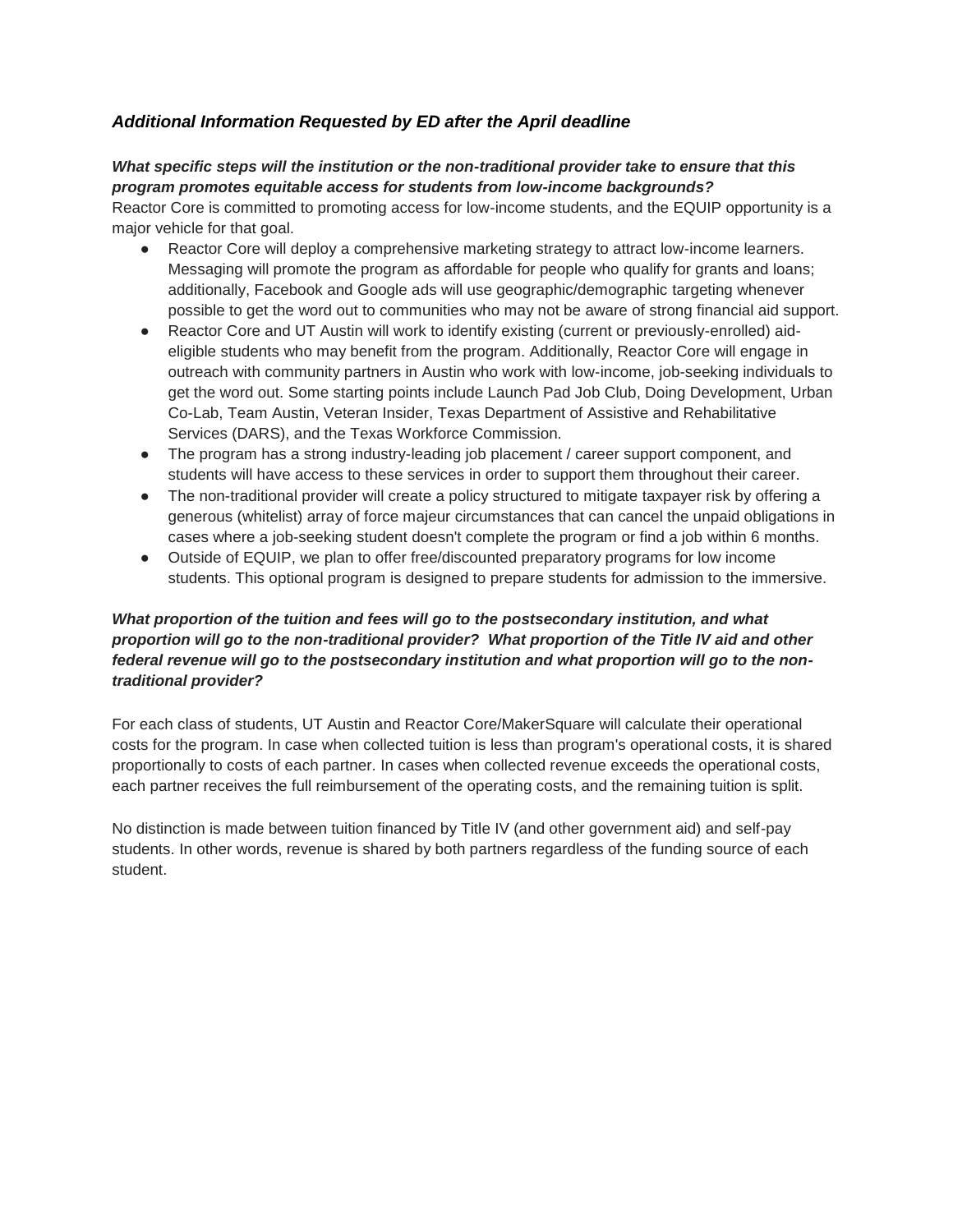#### **Addendum**

#### *The Hack Reactor and MakerSquare Relationship*

In Spring 2015, Hack Reactor LLC acquired MakerSquare LLC and its campuses around the United States. All campuses have been operating under the parent company, Reactor Core. Over the last year, MakerSquare campuses completed the transition to adopting Hack Reactor's world class curriculum and instruction methodologies. The final stage of this transition will be marked in October with a branding change and going forward, all schools in the Reactor Core network will be named Hack Reactor. MakerSquare Austin will now become Hack Reactor Austin. Students and alumni will not experience any disturbance in the services they receive but instead, now have the opportunity to be part of a more cohesive community. Each campus will also continue to be held to the same outcomes standards we outlined in our standard student outcomes methodology.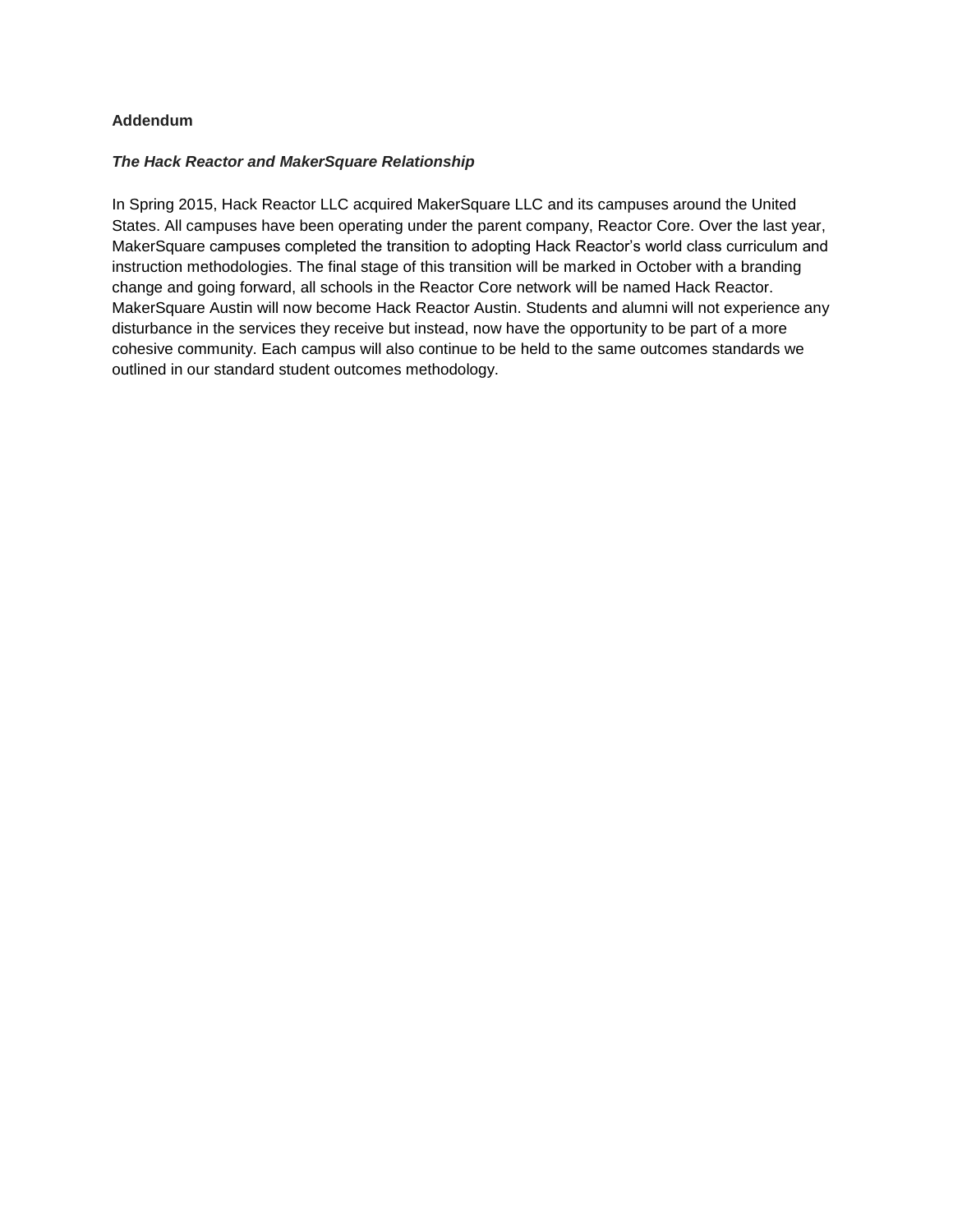

April 14, 2016

Dr. Linda Neavel Dickens Senior Director of Institutional Accreditation and Effectiveness & Accreditation Liaison The University of Texas at Austin 110 Inner Campus, STOP G1000 Austin, TX 78712-1701

Dear Dr. Dickens:

The University of Texas at Austin [OPE ID: 00365800], in Austin, TX, is accredited by the Southern Association of Colleges and Schools Commission on Colleges (SACSCOC). It is our understanding that the University of Texas at Austin is applying to participate in Educational Quality through Innovative Partnerships (EQUIP) with the program listed below.

Full-Stack Web Developer Bootcamp Certificate Program This non-academic credit program will be created in partnership with MakerSquare and Hack Reactor. The program teaches students the languages, frameworks, and computer science fundamentals needed to launch a career in web development or to prepare for master's level education.

SACSCOC has not at this time approved any program to be offered under this partnership through our Substantive Change approval processes. However, we agree to review and consider including the proposed program in the scope of the institution's accreditation should it be selected for participation in the EQUIP program.

Sincerely,

Belle S. Wheelan, Ph.D. President

BSW:rb